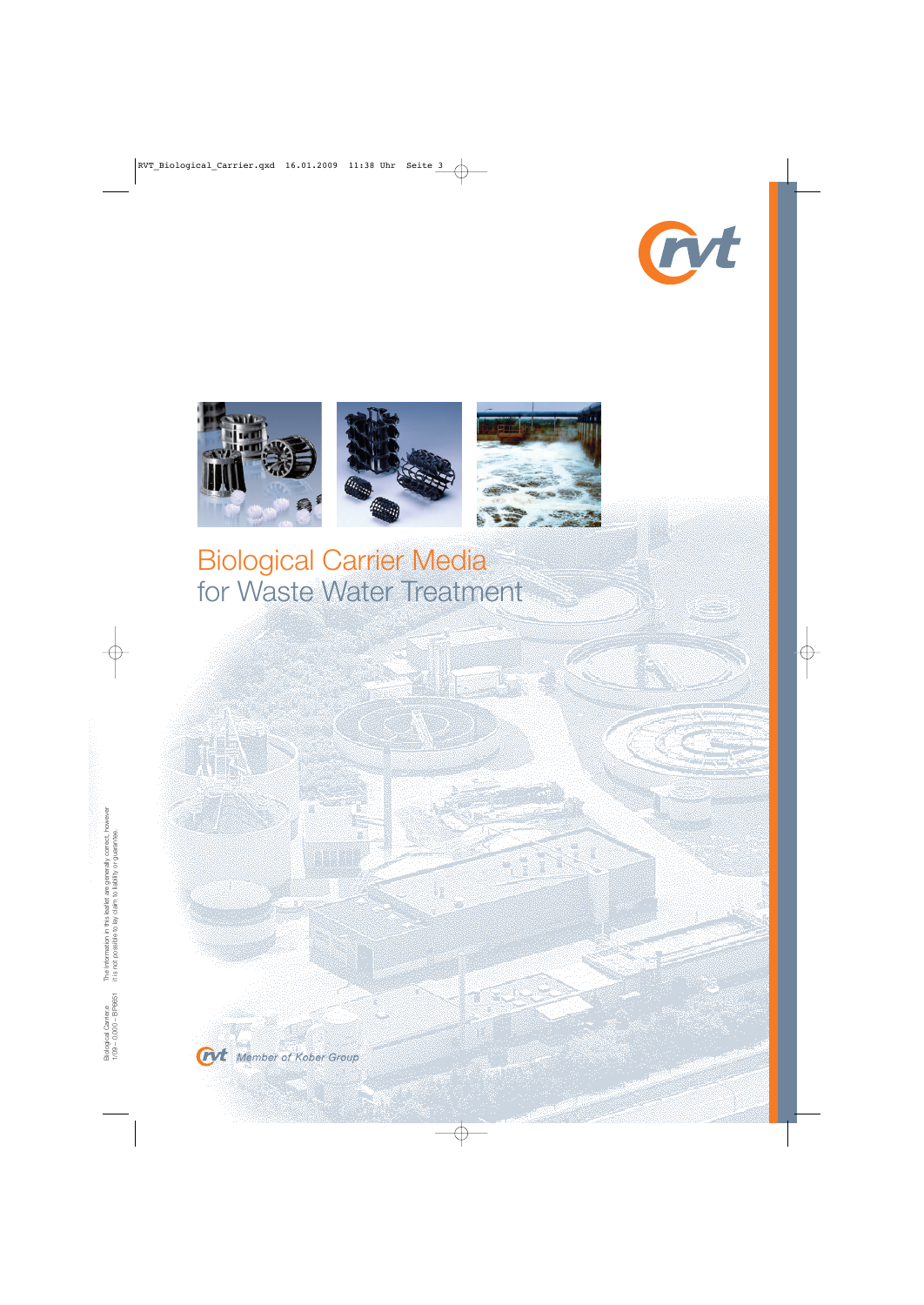# **Biological** Carrier Media

An effective waste water treatment facility is an essential premise for ensuring a clean environment. One of the main process steps in a waste water treatment plant involves the degradation of organics by microorganisms. Just as any living creature these micro-organisms need oxygen to survive. This oxygen is most commonly inserted by air injection directly into the waste water. The process can be improved by adding solid surfaces to the water container. These surfaces give the micro-organisms a place to grow up and their residence time is longer than the one of the water. RVT Process Equipment is delivering the optimum carriers for this application.

No matter whether the process requires biological carrying media for trickling filters, random or suspended beds, all of the following requirements must be fulfilled:

- High specific surface area
- Good permeability of the waste water
- Optimum size and configuration in respect of price and durability
- Suitable to be cleaned by water flowing through
- Non toxic material to ensure the life of the micro-organisms

### **Carriers for suspended beds**

The biological carrying media used in MBBR (Moving Bed Biofilm Reactor) are continuously in motion caused by air injection and recirculating water. The specific density of the carrier media can be adjusted from 0.95 to 1.15  $q/cm<sup>3</sup>$ , depending on customers' demand. However it has to be considered that the actual density of the carrying media will increase as the biofilm develops on the media surface.

The advantage of the MBBR in comparison to the trickling filters and submerged fixed beds is that it maintains a thinner layer of







biofilm on the carrier media which will allow higher specific surfaces. Therefore it is permissible to have smaller reactor sizes which will turn into smaller investment costs while maintaining the necessary degradation of the organic load.

The **Bioflow 9** with its filigree structure shows a very high specific surface area of 800 m<sup>2</sup>/m<sup>3</sup>. It is mostly used for waste water with low organic load. An example of this might be the waste water of fish farming.

The **Bioflow 30** with its more open design has been developed for waste water with a medium organic load, especially for industrial purposes like the pulp and paper industry. Due to larger dimensions the sieves at the reactor outlet and suction inlet of the recycling pump can be designed with greater meshes. This leads to a reduction of the operating costs of the electric pumps.

In case the organic load is still higher the **Bioflow 40** will be the right choice. As its size and thus its weight per piece too is higher than that of the type 9 and 30 it was necessary to take care of the mechanical abrasion. Due to the drumlike shape the wear resistance is at a high level.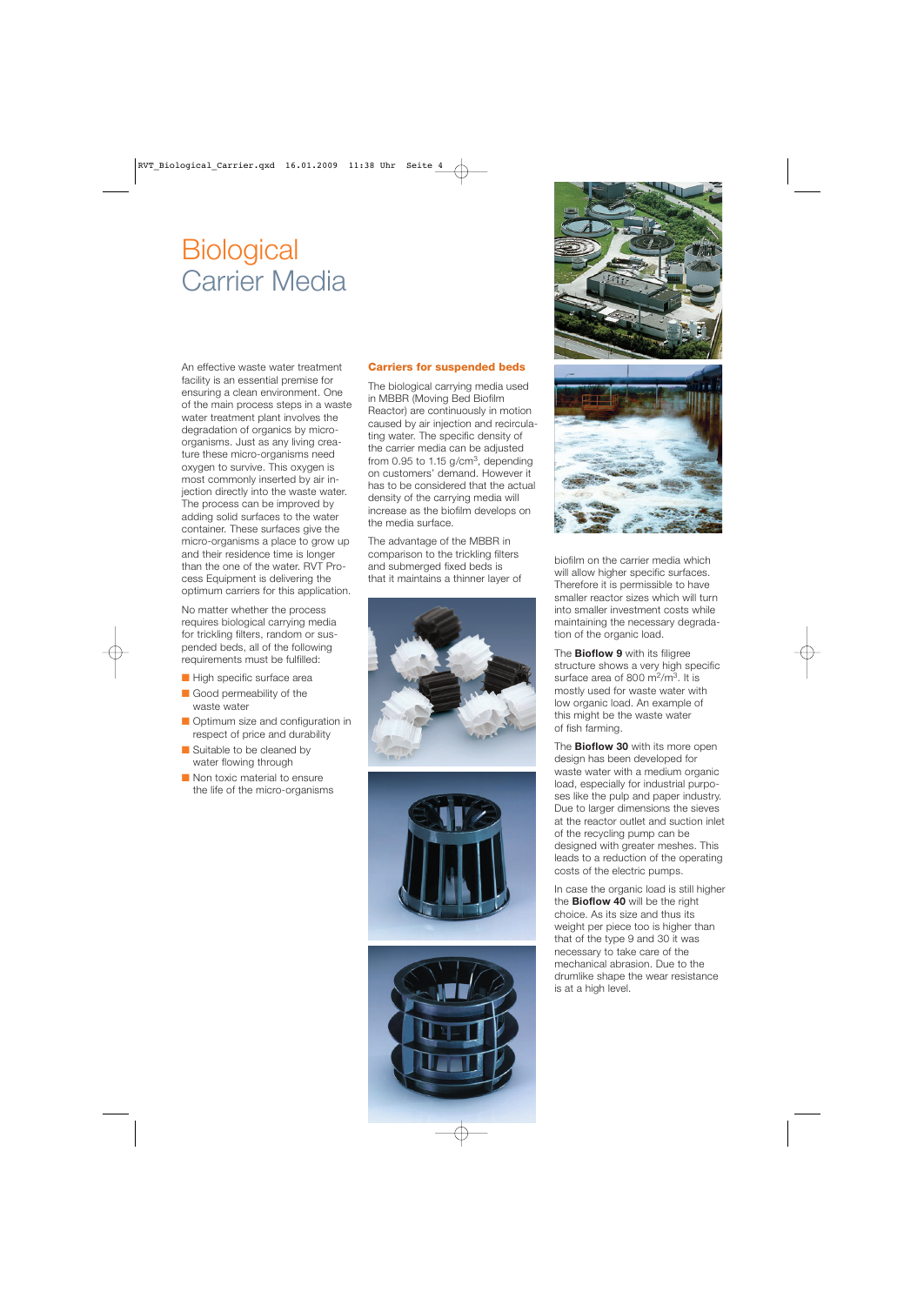# **Carriers for trickling filters and submerged fixed beds**

These carriers are available both as structured blocks and as random carriers each of which ensuring the flow of water in all directions. When selecting a carrier next to the weight of itself the organic load must also be taken into calculation. For a high organic load a carrier with a more open structure might be appropriate while for low organic loads a carrier with high surface area might be required.







## **The Bioflow suspended bed filters at a glance**

| <b>Type</b> | specific surface area<br>$m^2/m^3$ | bulk density<br>kg/m <sup>3</sup> | dimensions<br>$d^*$ x h in mm |
|-------------|------------------------------------|-----------------------------------|-------------------------------|
| Bioflow 9   | 800                                | 145                               | $9 \times 7$                  |
| Bioflow 30  | 320                                | 100                               | $30/35 \times 29$             |
| Bioflow 40  | 305                                | 91                                | $40/45 \times 35$             |

Figures include a tolerance of +/- 5 % due to manufacturing

#### Materials:

PE/PP recycled

PE, black

PE, virgin

The Bioflow 9 is only available in PE virgin, density is not variable

# **Carriers for trickling filters and submerged bed filters at a glance**

#### Random Packings

| <b>Type</b>    | specific surface area<br>$m^2/m^3$ | weight<br>kg/m <sup>3</sup> |
|----------------|------------------------------------|-----------------------------|
| <b>RFK 25L</b> | 312                                | 71                          |
| RFK 38L        | 188                                | 51                          |
| RFK 50L        | 148                                | 51                          |
| RFK 65L        | 102                                | 38                          |
| RFK 75L        | 78                                 | 36                          |
| <b>RFK 15S</b> | 437                                | 118                         |
| RFK 15SL       | 602                                | 125                         |
| <b>RFK 65S</b> | 96                                 | 43                          |
| <b>RFK 75S</b> | 65                                 | 30                          |

Materials: PE, black and nature

#### Structured blocks

| <b>Type</b>    | <b>block dimensions</b><br>$l \times w \times h$ in mm | specific surface area<br>$m^2/m^3$ | weight<br>kg/m <sup>3</sup> |
|----------------|--------------------------------------------------------|------------------------------------|-----------------------------|
| <b>RFK 25B</b> | $200 \times 200 \times 200$                            | 396                                | 92                          |
| RFK 38B        | $300 \times 300 \times 300$                            | 262                                | 68                          |
| <b>RFK 50B</b> | $500 \times 500 \times 600$                            | 180                                | 63                          |
| <b>RFK 65B</b> | $500 \times 500 \times 600$                            | 135                                | 52                          |
| <b>RFK 75B</b> | $500 \times 500 \times 600$                            | 110                                | 51                          |

Materials: PE, black

\*The values indicated above apply for a ratio of diameter of vessel to carriers of D/d >/= 20. All information presented<br>herein is believed to be accurate and reliable but does not constitute a warranty or performance guar *Rauschert Verfahrenstechnik GmbH.*